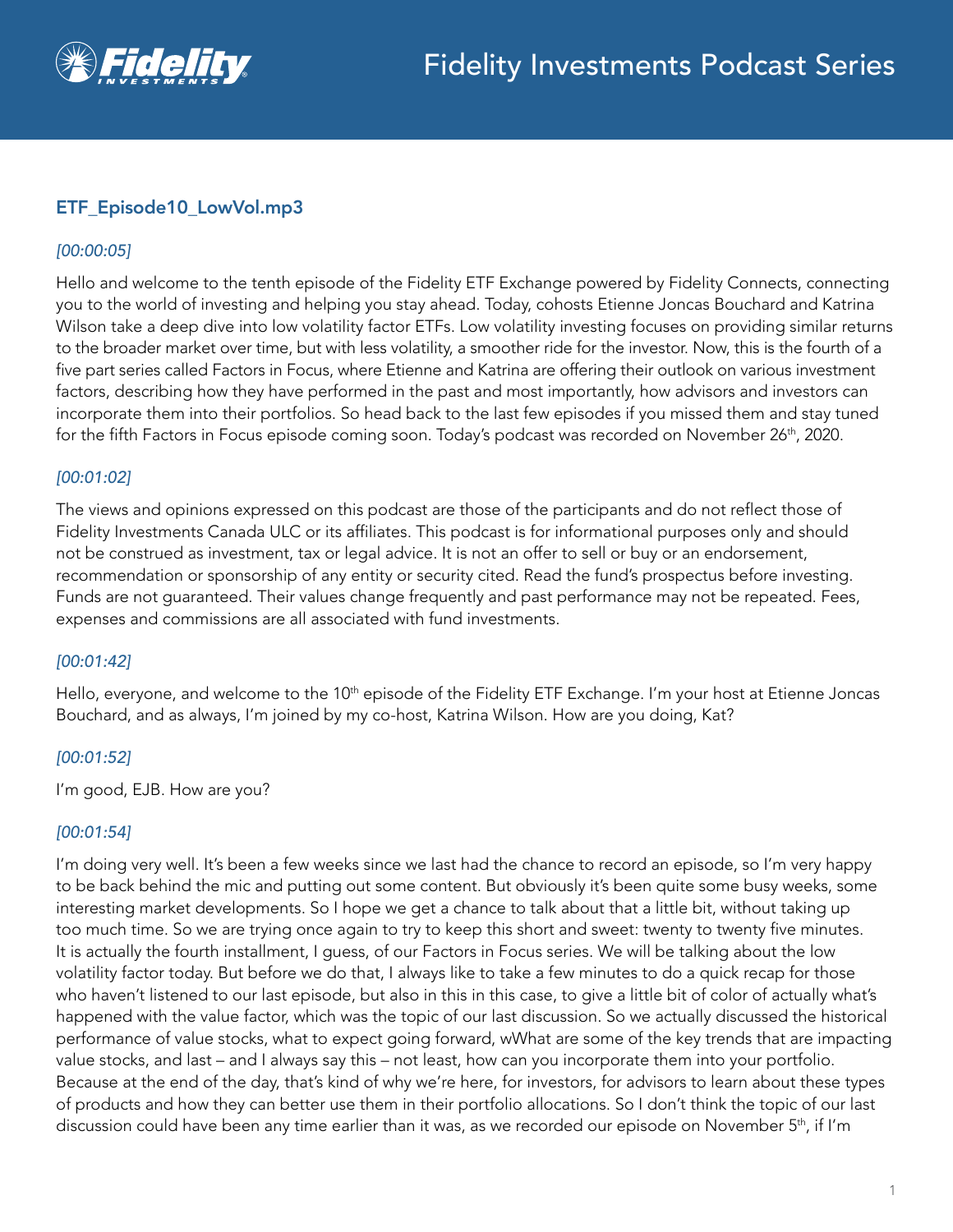

correct. And November 9<sup>th</sup> was one of the largest days of outperformance for value stocks versus growth stocks since more than 15 years. The catalyst was the very encouraging vaccine testing results from Pfizer by biontech and followed by Moderna and AstraZeneca publishing positive results. But as we discussed in our last episode, value stocks are trading at historically large discount to the broad market. So I think this positive development was a really good injection into those companies, which are also part of what we like to categorize as reopening stocks, which tend to be cyclicals like energy, industrials, financials. And those stocks did really, really well and tend to fall into that value bucket. So we've actually also seen a strong uptick following these movements in terms of purchases of value and small cap factor ETFs in the US. And that's usually a really good indicator for Canadian activity. So I think this will be a really interesting development to watch as we head into 2021 and basically see if we can capture a longer term run or outperformance period for value stocks. Kat, did you have anything to add on the value front before we move to today's topic? I know I tended to ramble on a little bit there, but I would definitely like your input because I think it was really, really quite something over the past two weeks.

# *[00:04:40]*

No, I think that was perfect. And as you said it, as much as we love to take credit for the timing on that one, it just happened to fall in place. But as you said, I mean, we're seeing traction in the US. Last time we did some analysis, inflows in Canada typically lagged by one to three months. So, you know, we're sort of at the early stages of seeing a significant uptick in Canada. But it's something we would expect to see. And I think the thing to consider, too, is what value pairs really well with is momentum, and in particular in the US, which is garnering a ton of flows, even the passive US strategies, whether you track the S&P 500 or the Nasdaq, have a natural tilt to momentum. So it's not necessarily that we're seeing wholesale replacements to growth or momentum, but we're starting to see some of those profits coming off the table and really pairing with that value strategy. And it's certainly something, as you said, to keep an eye out for a trend that we're expecting to see in Canada.

# *[00:05:41]*

Very interesting. And I think like you said, it's going to be an interesting development to see the appetite from investors, because I think we mentioned the last episode, the term value has been thrown around so much over the past five years that I think it may take some time. But if we do enter this this phase of outperformance, I mean, we might be in the first inning of a very, very long game. So anyways, to be continued. But enough about value, because I think we could talk another 20 minutes about that subject. But let's move on to the fourth part of our Factors in Focus series. So we've done three. There's two to go, including today. We'll be taking a deep dive into the low volatility factor. But before we take a more practical approach, I think it's important to understand how this factor came about. In fact, there are two distinct approaches to this investment style. And it's something that we see in the practical form where if we compare two types of low volatility factor ETFs and the differences is one is the minimum variance approach and one is a low volatility scoring methodology. So I think it's important to differentiate both. We'll probably do that over the course of this episode here. But minimum variance is a very interesting concept, and it's considered somewhat of an anomaly to modern portfolio theory, which is kind of the basis for how we construct portfolios, now, looking at standard deviation and expected return. And basically a minimum of variance theory says that over the long term, it's not necessarily the stocks with higher volatility that you can get an expected return, but you can actually get an equal or even better return with the portfolios that are on the complete left side of the efficient frontier, which in theory when this came out a long time ago, didn't really make quite some sense. So these findings brought on a wave of research looking at various ratios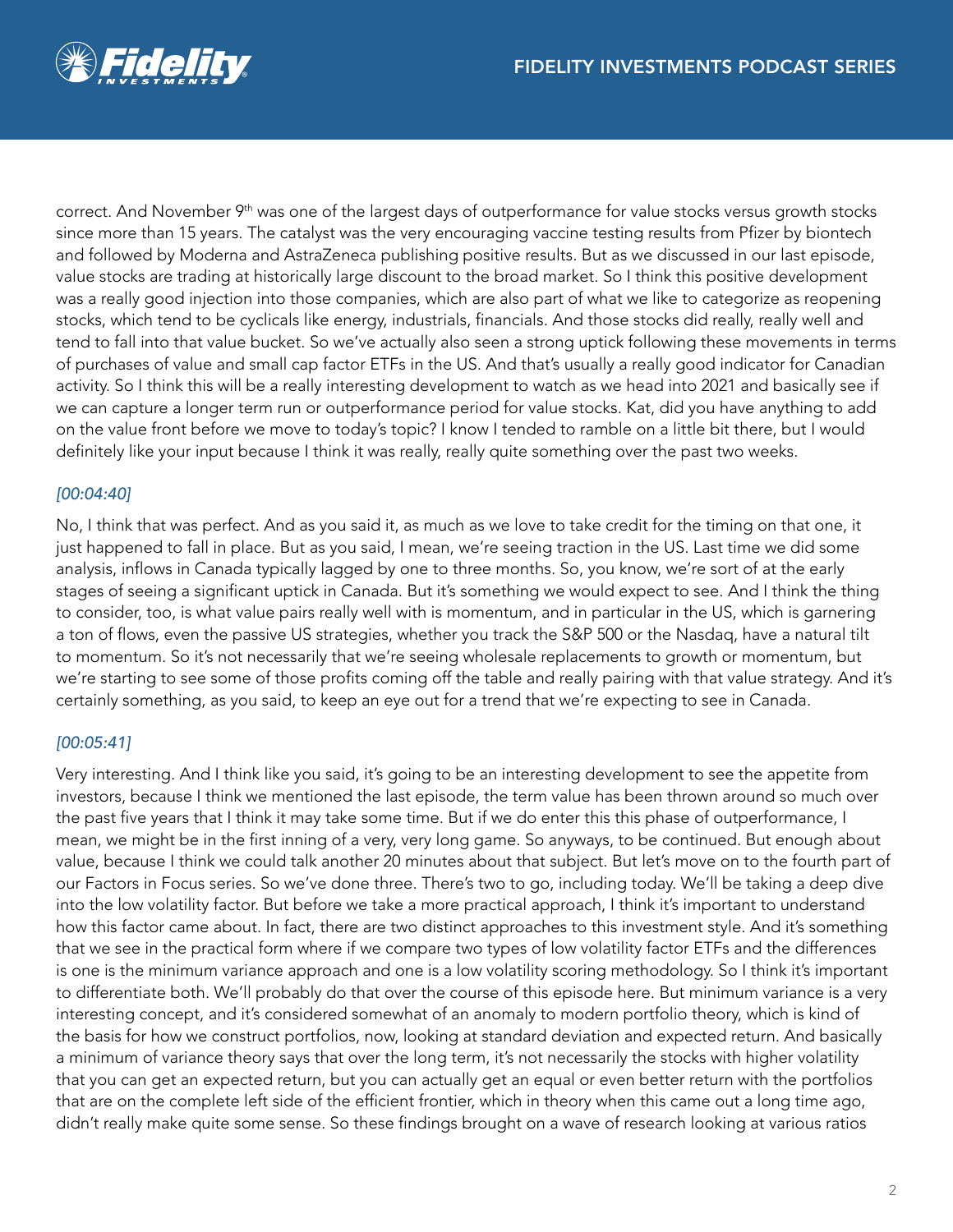

and variables that defined the volatility of different stocks – not necessarily portfolios, because in this framework, we're looking at a portfolio as a whole, whereas here we're talking about ways to identify stocks with low volatility characteristics. So low volatility stock portfolios are created based on these variables. And I guess that's where we're going to start, Kat, my first question being, what are some of these key variables that we that we use to identify as stocks volatility and how they can fit into a low vol framework?

# *[00:08:12]*

I think you said it perfectly, there are so many different ways to approach it now. I love that you continuously use the term vol as opposed to risk, because a lot of the metrics that we look at like volatility, oftentimes we forget to consider that an outlier in terms of a year where perhaps you have a really strong positive return, can impact that standard deviation metric the same way that a strong negative return can. So certainly the focus is on low volatility or variance. And I'd say the two common ones that were always coming up or seeing in the industry are standard deviation. So think of both of those as being metrics as it relates to the variance of return. So how much do those returns typically deviate from the average, for the difference being that is really looking at how much do you deviate as it relates to market returns? So I'd say beta is something that's important to consider. ilf you're looking at a benchmark. Do you care what the S&P 500 does relative to what your portfolio does? And how much does your portfolio sort of participates in the moves of the S&P 500? And then obviously, if we look at traditional standard deviation, we're just looking at, relative to your historical average, what is the probability that your return over the next 12 months will deviate from that average? So really looking at consistent returns over time and, you know, less deviation, so more predictable returns stream than others. I know there's obviously tons of other criteria, but I'd say those are the two main ones that we often come across. And I don't know if you have anything to add there? No, absolutely.

#### *[00:09:59]*

I think you covered it very well because, yes, those are the two most popular metrics that we find. And the interesting part is that we've seen some products rely only on one, some combining both, some combining even other metrics; like, you know, here at Fidelity, we also consider the standard deviation of earnings per share, which is another way to look at volatility. So, yes, when we look at data and at standard deviation, we're talking about price or the return profile of the stock itself. But if we can actually apply this type of framework to underlying fundamentals as well. And that helps us give us some clarity when we're going through different market cycles, especially when we're looking obviously at earnings in this case. But definitely those are the two most important. And when you compare them, really, you mentioned relative versus absolute volatility. And I think that's super important as well. So definitely good point. Now, my next question is what type of companies generally fall into this type of factor or profile or investable investment profile? Excuse me. So what are some of the sectors that that fit the bill? Does this change over time, you know, through market cycles? What are we looking at in terms of exposure in a low volatility portfolio?

# *[00:11:24]*

You know what always is the first to come to mind for me, which is not for anyone listening who is expecting some really fun, exciting answer? It's utilities. It's a boring utility stock that, you know, if you think about the revenue of a utility company, it's not going to be overly sensitive to where we are in the market. People are still turning their lights on, they're still using air conditioning if they have access to that in the summer, heating in the winter. So to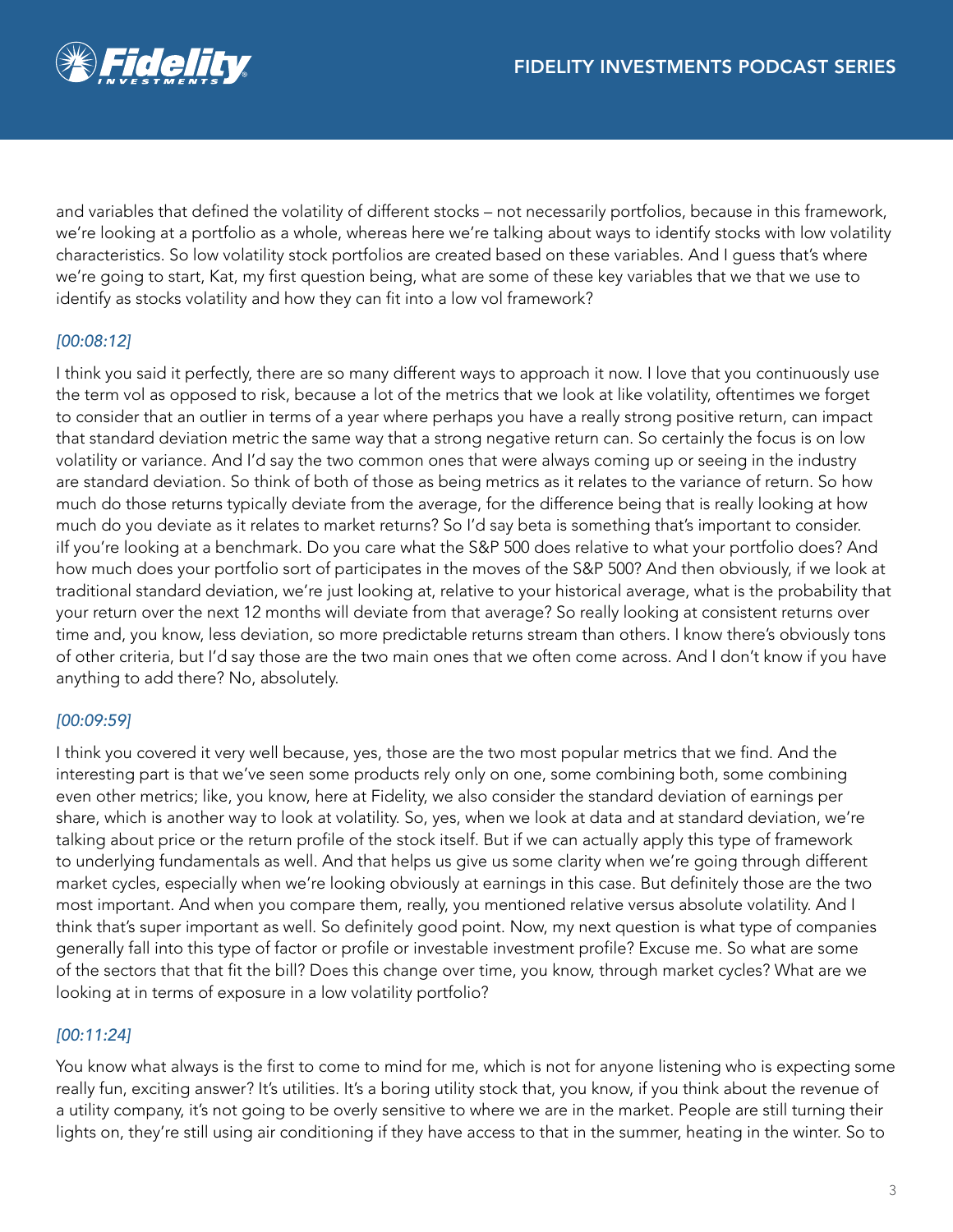me, it's thinking about those. I always think low vol is boring businesses, predictable businesses. And you said or you asked or mentioned, you know, does it change over the cycle? I think this is the first time where we've seen a notable change this year through COVID of a new sector emerging as appearing to be global, and that's tech.

# *[00:12:15]*

That is such an interesting point. And I was hoping we're going to get to that because it really changed the dynamics of what has been characterized as low volatility. You mentioned some of the classic ones, you know, utilities, telecoms. But there was also some sectors, especially if we look at a Canadian focused mandate, that we look at the low volatility. We also have financials and real estate, which, you know, through COVID has had extremely difficult time in terms of performance. So the actual downside protection of low vol, which is generally very, very strong, wasn't so much the case this time around. And the downside protecting sector was technology stocks as we were quarantined, everybody relies even more on technology than we did before. I'm just curious to see how this shapes out over the long term, because, you know, I think it's hard to argue that a lot of those sectors are complete or are going to be more volatile going forward. Yes, there's going to be maybe a bit more a bit more volatility. But I don't expect the actual structure of these products to change drastically to reflect what we've seen this year. What's your take on that? Do you think we're going to see more… Basically my question is, do you think we're going to see more technology in low vol type mandates going forward?

# *[00:13:40]*

I don't think so. I think, you know, I don't necessarily see a drastic change in leadership as it relates to low vol. I think obviously COVID was an unprecedented event where a lot of new industries were forced to emerge. So we might see going forward that the underweight to technology might shift. But if we actually dissect the technology sector as well and we look at sensitivity to valuations in the way that they're trading right now, in particular, you know, some tech, some areas of the tech sector were already trading quite rich, and through the COVID have now become even more expensive just because of that sort of leadership through that secular change in the market. So I think it's not necessarily going to be defined by technology, but I certainly think there are some businesses or sub-industries within the tech sector that in the new world might have more of a low volatility profile than, let's say, they did even a year ago just because of the way the world has changed and the way that their revenue streams will change.

# *[00:14:44]*

They might be less cyclical than, say, they were, like I said a year ago. That's such a great point, because, like you said, I think a lot of businesses were starting to realize their business models were a heck of a lot stickier than they used to be, making the third variable that I mentioned, you know, being stable, change drastically like software as a service, a business will maybe choose, like we saw, to shut down their office, stop paying their rent before they stop paying theirenterprise resource software. So that's not something that we would have seen 10 years ago. I think there's arguments for both sides. Also, one thing to keep in mind, like you did say, if we're using a metric like standard deviation, we're also capturing upside volatility. So this last 12 months has been such a strong outperformance period that it's not necessarily going to be part of a low vol framework going forward. We'll see. You know, things are obviously still to be determined as we move forward on that front. But it should be an interesting place to go from here, then.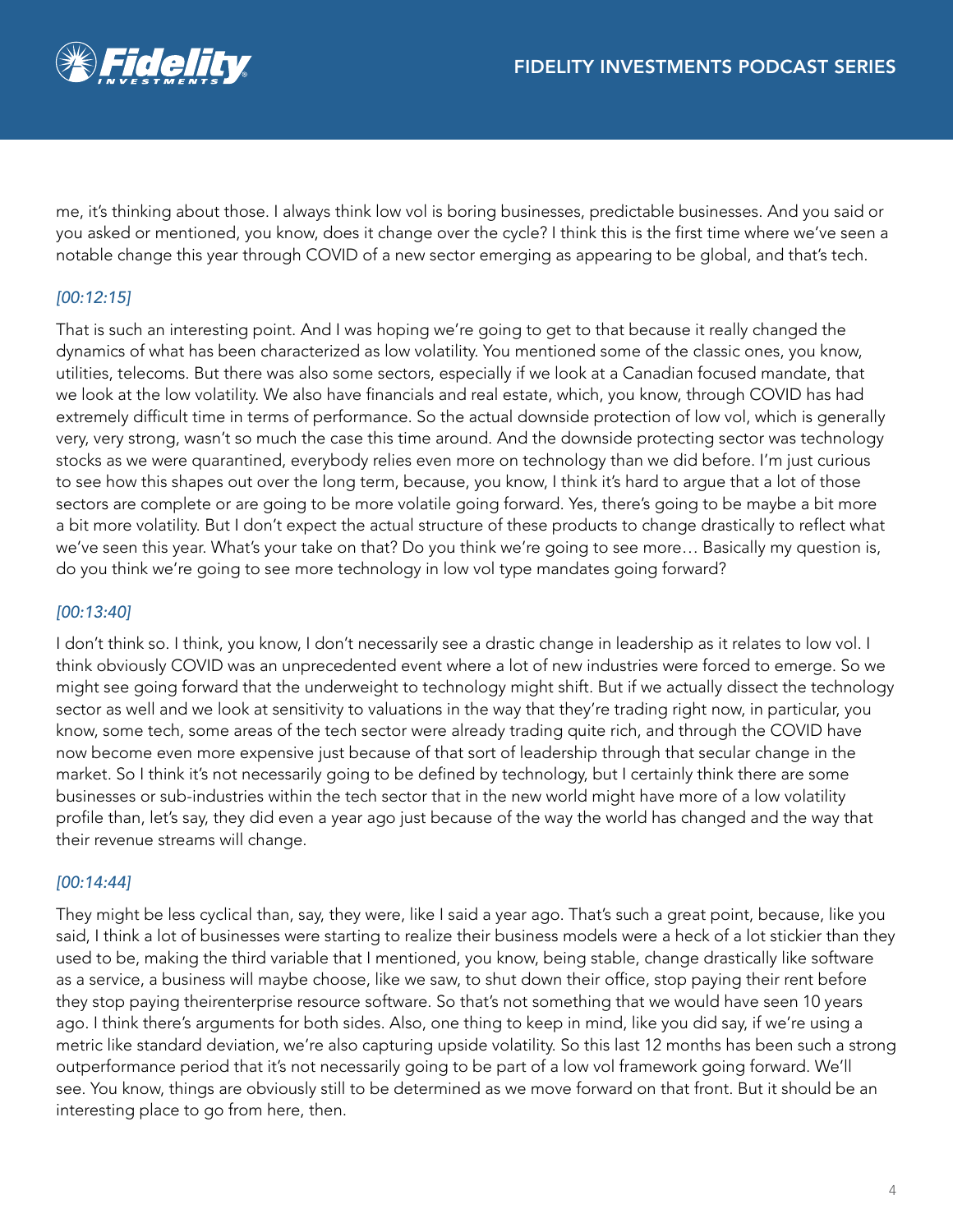

# *[00:15:48]*

If we specifically, you know, you talked to the standard deviation of earnings being something a little bit more unique in terms of a low vol strategy, that's one place where maybe technology would appear. You know, I agree with you less so maybe on the beta or the standard deviation of stock prices, would technology fit into low vol that maybe standard deviation of earnings, something to think about? Maybe that would be a catalyst to have more technology than, say, a strategy that just had beta?

## *[00:16:18]*

Absolutely. And I think that's why there's going to continue to be developments in the way that we built these products going forward. There's going to be other metrics that we're going to have to consider other than pure standard deviation and beta, whether that's the standard deviation of earnings per share, whether that's you know… We could do the same thing with revenues, we could find some type of measure through the balance sheet, looking at the way we're capitalized, things like that. So there's a lot of room to innovate as well in that front, I think. And this is also one of the factors with dividend, which was the first one we mentioned, which has been around for the longest. It's kind of the classic one that I think appeals to a lot of investors. So you want to participate in the market, you want to be invested in equities, but you can't handle you can't you know, you can't really allow yourself to loot to have a 30% draw down. And I think that's really where the rise of these products came about. And especially now that we have, you know, a demographic that is definitely going to the older end that's across the world. You know, this is a great type of product to use in portfolio construction for investors that are in retirement or getting closer to retirement. Is there any other use cases that you've seen, you know, for these types of products, either in diversification or just on an absolute basis, as a holding in a portfolio?

#### *[00:17:55]*

Well, I think you touched on it. I mean, I'd say one is aging demographics that maybe want to take on some equity market rest, but they're not necessarily worried about or focused on "am I going to outperform the S&P 500 tomorrow?" But yields are up. So they also can't necessarily afford to make between one and three percent in fixed income in terms of income. So they may be looking at increasing exposure to equities, but don't necessarily want to have a drastic shift as it relates to their risk profile. Or the second thing to consider is maybe you're younger, but maybe you have a five year plan. Maybe you want to buy a house in five years. And, you know, maybe you had significant exposure to momentum and now you're slowly taking profits off the table. Maybe you're not close enough to that goal yet to fully get out of the market or go to fixed income. So that's kind of, I'd say, a stepping stone of let's stay in the market, we still have the risk appetite for equities, but I just want to be a little bit more stable as it relates to the return stream. So I think kind of both scenarios could definitely be an asset.

#### *[00:19:04]*

That's a great point. And I'll spin on this a little bit. Something we talked about for high dividend was an alternative to fixed income in terms of, you know, it's going to be tougher and tougher to find yield out there. Investment grade yielding below two percent, treasuries below one percent and high yields and around three to four. Now, if you go to high div, you're taking on more cyclicality risk, you're taking on more downside risk. With a low vol portfolio, there is actually some similarities that you see in terms of sector tilts with high dividend, but an emphasis maybe not on the cheapest and highest yielding stocks, but you end up with a portfolio that on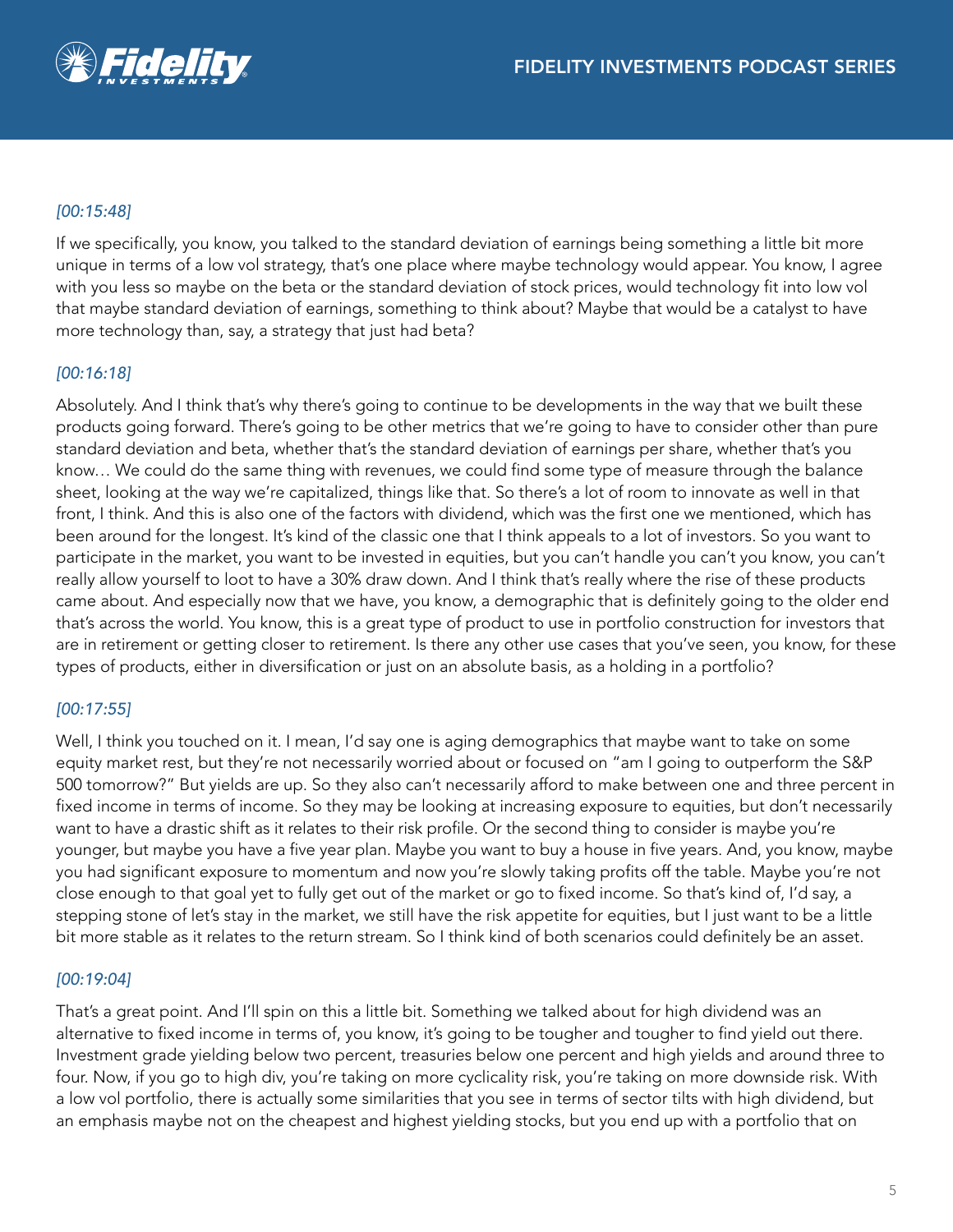

average will yield more than the broad market because of the sector exposures that you have. So it's less volatile than a normal basket of equities, generally speaking, and it's going to yield a little bit more. I think that's an interesting value proposition going forward, given the current environment that we're in, in terms of yields, but also just in terms of equity risk. So my little spin on it there. We'll see if that sticks with investors and advisors, but it seems to make sense to me when talking about it. Definitely.

# *[00:20:24]*

Well, I guess that kind of ties perfectly into utilities, like we mentioned earlier.

## *[00:20:28]*

Exactly. Utilities. I mean, there's some REITs that you can yield between 7 to 12 percent. So, yes, you're not focusing in on that variable, so you're not going to optimize it. But you still, you know, get some yield, just by the way that you're trying to minimize volatility. Yeah, exactly. Another question. I guess that we're talking about some of the ways that these are built and I think some factors have certain side tilts, if you wish. So, for example, we talked about quality having certain ESG characteristics. Low volatility tends to fall into a large cap bias. Would you agree with that? And do you think there's a reason for that, that in most low vol portfolios there is a market cap bias to the larger companies?

# *[00:21:24]*

I think it's a natural tilt just by the basis of the criteria you look at, that they would typically have a bias to blue chip companies, companies that are mature. You know, if you think about growth companies, momentum, it's often companies that are reinvesting earnings in order to innovate or invest in R&D to boost earnings in future years, but once you hit to a certain point of maturity in your business cycle, you tend to be more of a mature company, youtake a bit of a different approach to the capital structure, and that usually ends up resulting in, you know, less variability as it relates to earnings over time and standard deviation, because often earnings can be a little bit more predictable for a mature blue chip company as well. So I think that's the key, it's the stage of the business cycle that they tend to be in. And frankly, we're also just thinking about industries, right? I mean, if utilities are a sector that typically are prominent in a low vol portfolio, it's not necessarily an industry where you're seeing new companies popping up every week. So a lot of them have been around for a long time, maybe it's an oligopoly or monopoly, but I think that's the key here.

#### *[00:22:43]*

Are you pointing towards telecoms in Canada, by any chance? Not at all! I think that that makes so much sense, because obviously, if you've been around for a longer period of time, you have a better idea of what to expect and I think that falls into the low volatility framework for sure. I know there might be some managers at Fidelity to disagree that there's not some defensive ball small caps, but we'll keep that for another time. So I have one last question, Kat, because we've mentioned valuations with value at the start when we were just recapping. But what does low volatility look like on, you know, on a valuation basis versus the broad market? Whether that's if we look at the average price earnings for the portfolio versus, say, the S&P 500 or the S&P TSX. What is low vol trading like right now?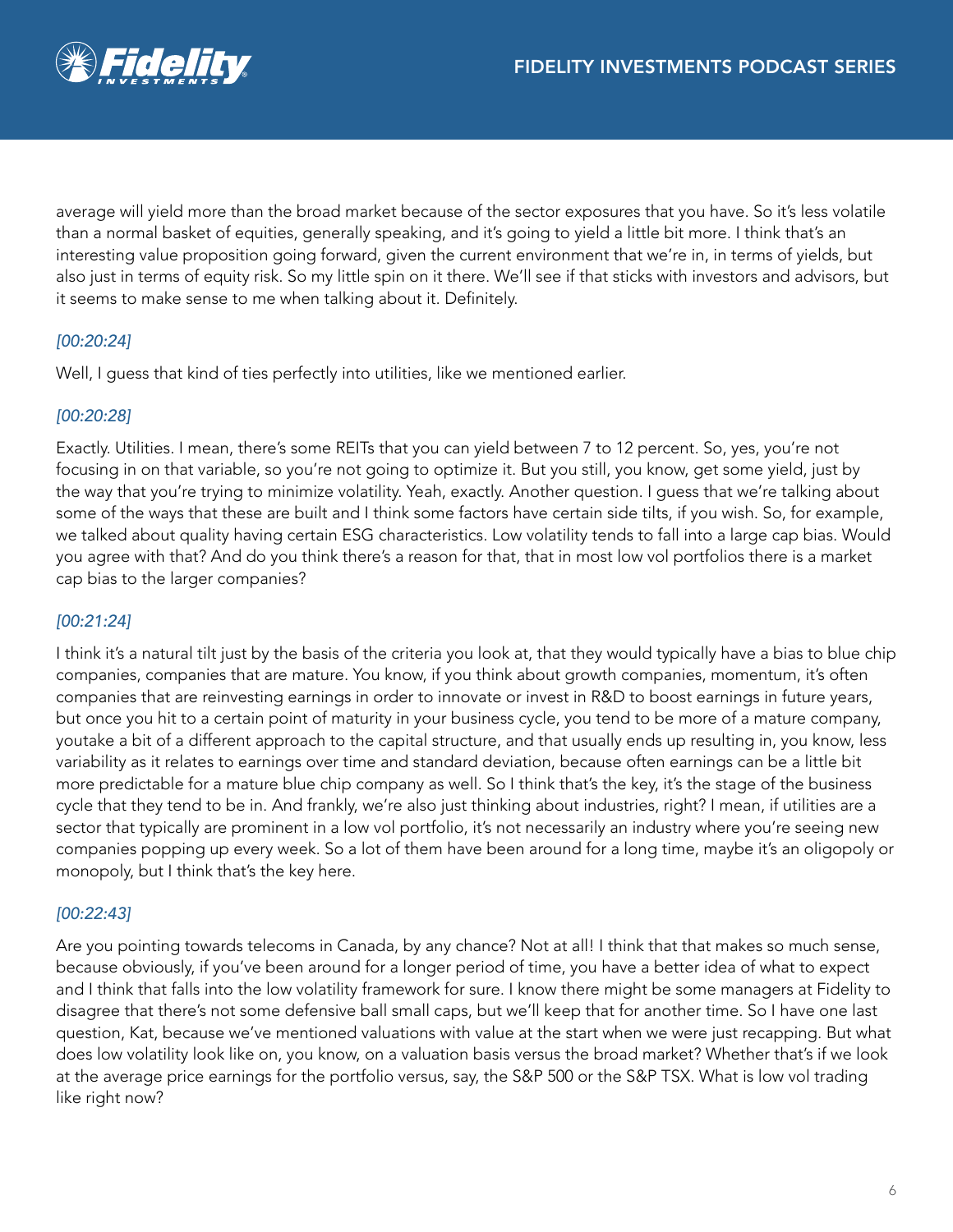

## *[00:23:39]*

So I know when we've done this research recently, I mean, low vol is looking a little bit expensive and I think a big part of that is in a low interest rate environment. We have seen some money reallocated outside of fixed income and equities, and it's frankly flocked to, as you said it perfectly, low vol dividend yielding sectors. And so that has led to valuations being a little bit rich. But what we've noticed historically is, you know, it might lead to underperformance, small excess return relative to the index. But a lot of the investors who are looking at this type of product are not worried about being benchmark. And so I think that's the key here, that valuations are rich, but historically, that hasn't necessarily led to a significant underperformance or it has not led to less insurance built into that product in the sense that it's not when it gets expensive that the low volatility framework doesn't work. It just tends to be at the stage of the cycle where it might not be outperforming the benchmark. But as I said, typically those that are looking at this type of product benchmark as not their main objective. It's minimizing those return fluctuations.

#### *[00:24:53]*

Also, I think that… Sorry, go ahead, go ahead. I was going to wrap it up because we're getting close to twenty five minutes here. So once again, thank you for joining me, as always. And I just going to leave you with a final word, if you have any, and then we'll end the show for today.

#### *[00:25:13]*

Well, I guess my final words were at factor four of five, if I have that correct. I don't know if we're going to time the others as well as value. But I think the key here for low vol, it might not necessarily be the strategy or the factor that at certain points of the cycle have a strong buy or sell indicator. But it's really just designed to be that steady performer across the business cycle. And really where we're seeing flows going into the product is those that might start to look at taking profits off the table of growth and momentum strategies and are thinking about the next opportunity; or those that maybe when they first invested were kind of 10 years from their retirement or from buying a house and now are closer to that five year period and are just looking to maintain some exposure to equity markets, but are really starting to dial it back. So it can be used in a variety of ways in a portfolio. But hopefully this was insightful today.

#### *[00:26:14]*

Awesome, thanks, Kat. So I guess in summary, there's no good or bad time to buy low vol, it always is.

#### *[00:26:20]*

You know, it does what it does and it's a great diversifier for any equity sleeve. So, once again, thank you, everyone, for joining us. Thank you, Kat. And see you next time.

#### *[00:26:33]*

Thanks for listening to the Fidelity ETF Exchange powered by Fidelity Connects. Don't forget to follow Fidelity Canada on Twitter and subscribe to Fidelity Connects on your podcast platform of choice.